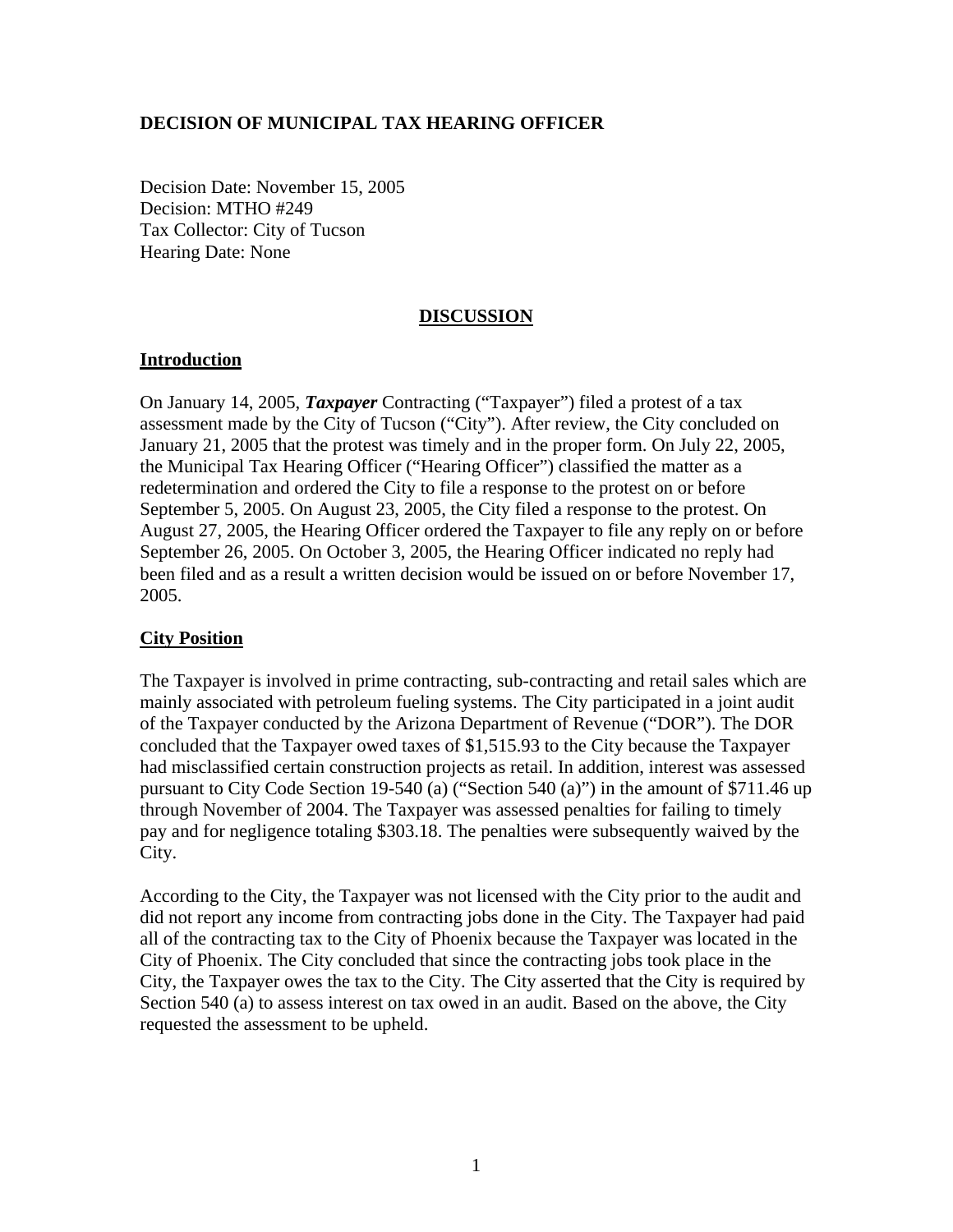#### **Taxpayer Position**

The Taxpayer indicated they were in agreement with the DOR audit results. According to the Taxpayer, they had misclassified certain construction projects as retail based on information provided to the Taxpayer while attending a seminar sponsored by the DOR. As a result, the Taxpayer requested all penalties and interest amounts be waived.

### **ANALYSIS**

There was no dispute that the Taxpayer had failed to report contracting income to the City during the audit period. In fact, the Taxpayer did not protest the assessment of tax by the City. The Taxpayer did protest any penalties assessed, however, the City has waived all penalties. The Taxpayer also protested the interest that was assessed on the underlying tax. Section 540 (a) makes it clear that interest may not be abated by the Hearing Officer except as it might relate to a tax that was abated. Since there was no abatement of tax, the interest may not be waived. Accordingly, the Taxpayer's protest must be denied.

# **FINDINGS OF FACT**

- 1. On January 14, 2005, the Taxpayer filed a protest of a tax assessment made by the City.
- 2. After review, the City concluded on January 21, 2005 that the protest was timely and in the proper form.
- 3. On July 22, 2005, the Hearing Officer classified the matter as a redetermination and ordered the City to file a response to the protest on or before September 5, 2005.
- 4. On August 23, 2005, the City filed a response to the protest.
- 5. On August 27, 2005, the Hearing Officer ordered the Taxpayer to file any reply on or before September 26, 2005.
- 6. On October 3, 2005, the Hearing Officer indicated no reply had been filed and as a result a written decision would be issued on or before November 17, 2005.
- 7. The Taxpayer is involved in prime contracting, sub-contracting and retail sales which are mainly associated with petroleum fueling systems.
- 8. The City participated in a joint audit of the Taxpayer conducted by the DOR.
- 9. The DOR concluded that the Taxpayer owed taxes of \$1,515.93 to the City because the Taxpayer had misclassified certain construction projects as retail.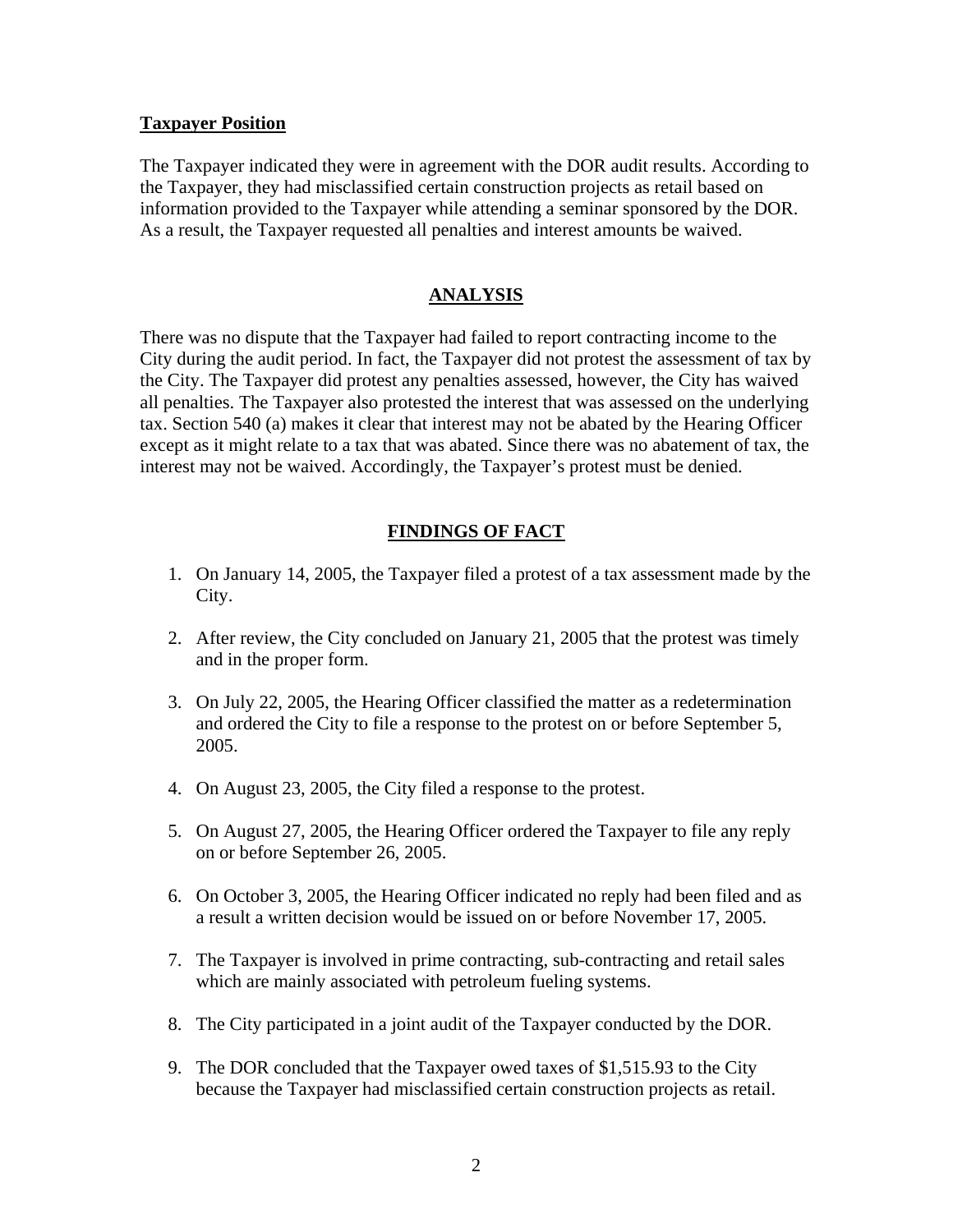- 10. Interest was assessed pursuant to Section 540 (a) in the amount of \$711.46 up through November 2004.
- 11. The Taxpayer was assessed penalties for failing to timely pay and for negligence totaling \$303.18.
- 12. The penalties were subsequently waived by the City.
- 13. The Taxpayer was not licensed with the City prior to the audit and did not report any income from contracting jobs done in the City.
- 14. The Taxpayer had paid all of the contracting tax to the City of Phoenix because the Taxpayer was located in the City of Phoenix.
- 15. The Taxpayer had misclassified certain construction projects as retail based on information provided to the Taxpayer while attending a seminar sponsored by the DOR.

#### **CONCLUSIONS OF LAW**

- 1. Pursuant to ARS Section 42-6056, the Municipal Tax Hearing Officer is to hear all reviews of petitions for hearing or redetermination under the Model City Tax Code.
- 2. During the audit period the Taxpayer failed to report income from contracting jobs that occurred within the City.
- 3. The Taxpayer did not protest the assessment of tax by the City.
- 4. All penalties have been waived by the City.
- 5. Pursuant to Section 540 (a), the City must assess interest on all taxes imposed by the audit.
- 6. Pursuant to Section 540 (a), the Hearing Officer may not abate any interest except as it might relate to a tax that was abated.
- 7. The Taxpayer's protest should be denied.

.